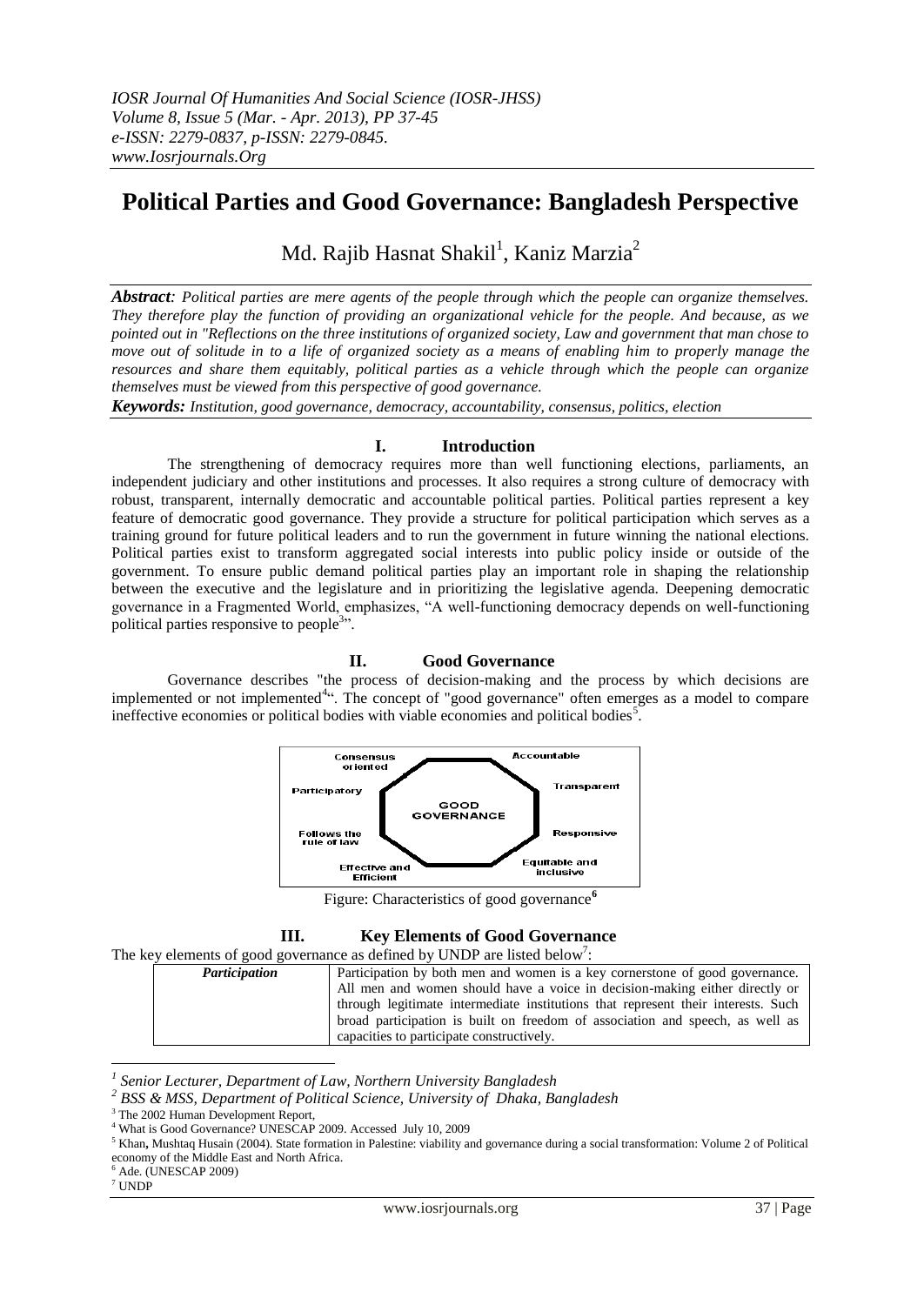| <b>Rule of Law</b>           | Legal frameworks should be fair and enforced impartially, particularly the laws on       |  |
|------------------------------|------------------------------------------------------------------------------------------|--|
|                              | human rights                                                                             |  |
| <b>Transparency</b>          | Transparency is built on the free flow of information. Processes, institutions and       |  |
|                              | information are directly accessible to those concerned with them, and enough             |  |
|                              | information is provided to understand and monitor them.                                  |  |
| <b>Responsiveness</b>        | Good governance requires that institutions and processes try to serve all                |  |
|                              | stakeholders within a reasonable timeframe.                                              |  |
| <b>Consensus Orientation</b> | There are several actors and as many view points the whole community and how             |  |
|                              | this can be achieved.                                                                    |  |
| Equity                       | All men and women have opportunities to improve or maintain                              |  |
|                              | their well-being.                                                                        |  |
| <b>Effectiveness and</b>     | Good governance means that processes and institutions produce results that meet          |  |
| <i><b>Efficiency</b></i>     | the needs of society while making the best use of resources at their disposal.           |  |
| <b>Strategic Vision</b>      | Leaders and the public have a broad and long-term perspective on good                    |  |
|                              | governance and human development, along with a sense of what is needed for               |  |
|                              | such development. There is also an understanding of the historical, cultural and         |  |
|                              | social complexities in which that perspective is grounded <sup>8</sup> ." <sup>[6]</sup> |  |

## **IV. Political parties**

The party system is based on political groups with their own policies, which compete for the support of the people to win power. In Parliament, the two parties with the most Members of Parliament (MPs) form the government and the opposition. A political party is an organized group of people who have similar ideas about how the country should run. Their aim is to get their candidates elected to political power. After a general election, the party with the most MPs usually forms the new government. The second largest party becomes the official opposition, with its own leader and 'shadow cabinet". Most candidates in elections, and almost all winning candidates, belong to one of the main parties. If an MP doesn't have a political party, they are known as 'Independent". Activities of the members of political parties lead governance structure of any country why this is one of the most important vehicle of democracy on the way of having good governance.

### **V. Political Party and Good Governance**

**Political Historical Background of Bangladesh:** Bangladesh is a densely populated country in South Asia. Roughly 60% of its population lives under the poverty level. Its geography is dominated by its low-lying riparian aspect and its population is largely Muslim. History of the role of the political parties to established good governance is rich in Bangladesh, example 1947, 1971, and 1990. Anti-colonial movements against British rule, Pakistani exploitation, militant anarchy. However, these are the single side of the reality. In recent times the ideological conflict between ruling party and the party in opposition is leading the country toward an unwanted situation which will ultimately eliminate good governance segment by segment by poisoning slowly. Most disturbing fact is that political leaders are unwilling to recognize how their actions are threatening the very fabric of democracy. The failure of the political parties to negotiate in keeping national interest threatens the future of democracy in Bangladesh. No doubt, nothing has changed since these remarks were made. In the years since independence, Bangladesh has established a reputation as a largely moderate and democratic majority Muslim country. But this status has been under threat for series of political violence, weak governance, poverty, corruption, and religious militancy. In more recent years religious and anti-religious thoughts have been vigorously pursued by the government. The Bangladesh Nationalist Party (BNP) is led by former Prime Minister Khaleda Zia and the Awami League (AL) is led by current Prime Minister Sheikh Hasina who traditionally have been dominating politics in Bangladesh. AL now is the party in power. Opposition parties always seek to regain control of the government through Hartals (strike), demonstrations, labor strikes, transport blockades and different forms of political turmoil. Political violence has long been part of the political landscape in Bangladesh. In 2007-2008 Bangladesh was ruled by a military-backed caretaker government led by Fakhruddin Ahmed for approximately two years prior to the return to democracy when the political parties of this country were failed to negotiate for the national interest in 2006. It is not so easy to ensure good governance on democratic platform with unstable political atmosphere and now it is great challenge for Bangladesh to combat against transitional haphazard disturbed governance system.

# **VI. Political parties in Bangladesh**

Bangladesh has mostly a fading two-party system, which means that there are two dominant political parties, with extreme difficulty for anybody to achieve electoral success under the banner of another party. But

1

<sup>8</sup> ADB, Governance in Asia: From Crisis to Opportunity, *Asian Development Bank*, 1998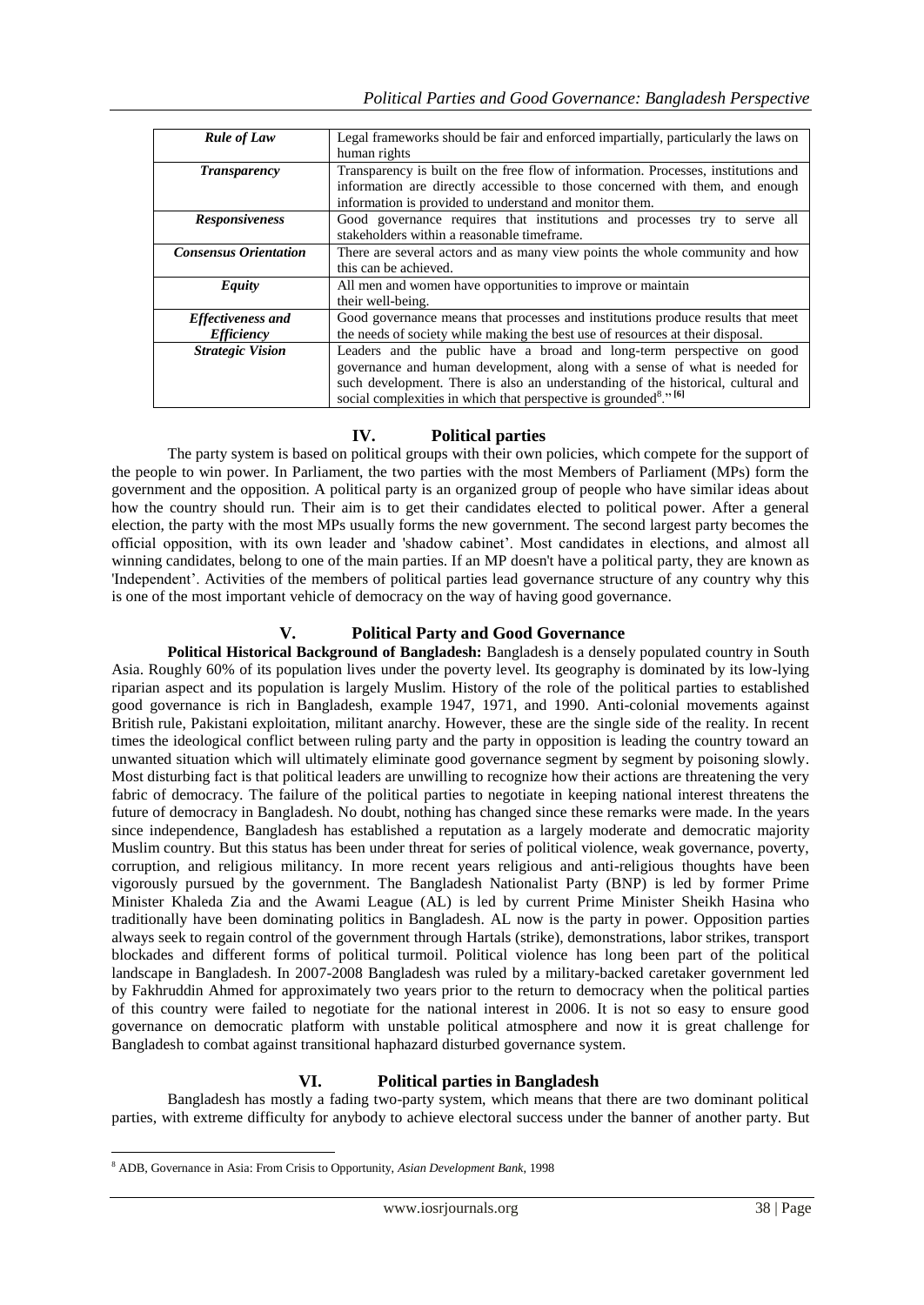currently both are heading coalitions of like-minded parties with the AL leading the secular while BNP is rallying the right-of-centre parties.

| VII.<br><b>Parliamentary parties</b>                                                                |                                 |                                                                               |                                                                            |
|-----------------------------------------------------------------------------------------------------|---------------------------------|-------------------------------------------------------------------------------|----------------------------------------------------------------------------|
| Bangladesh Awami League                                                                             | June 23, 1949                   | <b>Bangladesh Nationalist</b><br>Party (BNP) (Bangladesh<br>Jatiyatabadi Dal) | 1978, Begum Khaleda Zia                                                    |
| Bangladesh Jamaat-e-Islami                                                                          | 1976, Matiur Rahman<br>Nizami   | Bangladesh Jatiya Party-<br><b>BJP</b>                                        | Andaleeve Rahman Partho.<br>splinter-group of the<br>original Jatiya Party |
| Communist Party of<br>Bangladesh                                                                    | 1968, Manzurul Ahsan<br>Khan    | Socialist Party of<br>Bangladesh (SPB)                                        | 7 November 1980.<br>Khalequzzaman                                          |
| Khilafat Majlis                                                                                     | 1989                            | <b>Liberal Democratic Party</b>                                               | October 26, 2006, . Dr. A.<br>Q. M. Badruddoza<br>Chowdhury                |
| Islamic Unity Front (Islami<br>Oikya Jote)                                                          |                                 | Islami Oikya Jote (En.<br><b>Islamic National Unity</b><br>Front)             |                                                                            |
| Jatiya Party - Hussain<br>Muhammad Ershad (En.<br>National Party)                                   | Hussain Muhammad Ershad         | Jatiyo Shomajtantrik Dal-<br><b>JSD</b>                                       |                                                                            |
| Jatiyo Shomajtantrik Dal                                                                            | Hasanul Haq Inu Founded<br>1972 | <b>Bangladesh National</b><br>Awami Party (Bangladesh<br>NAP)                 |                                                                            |
| National Party (Manju)<br>(Jatiya Dal (Manju))                                                      | Abdur Rahim                     | Peasants' and Workers'<br>People's League (Krishak<br>Sramik Janata League)   | Bangbir Kader Siddique                                                     |
| <b>Gonotantry Party</b><br>(President: Mohammad<br>Afzal, General Secretary:<br>Nurur Rahman Salim) |                                 | Islami Andolaon<br>Bangladesh                                                 |                                                                            |
| Bangladesh democratic<br>party                                                                      |                                 | <b>Bangladesh Representative</b><br>Party (BRP)                               |                                                                            |
| Bangladesh Janata Party<br>(BJP)                                                                    |                                 | Bikolpo Dhara Bangladesh                                                      | Dr. A. Q. M. Badruddoza<br>Chowdhury Founded March<br>2004                 |

#### **VIII. Base of Political party in Bangladesh**

Political parties in Bangladesh being formed and are emerging like mushrooms. Here political parties are formed on basis of different ideology; for example, there are fundamental Islamic parties, moderate Islamic parties, Anti Islamic parties, left-wing and right-wing parties, students-affiliated organizations, nationalist Parties and so on. There are even the same-ideological parties; for example, there are six Islamic parties, 16 left/right-wing parties, six nationalist (Jatiyo) parties. It is a clear and somber sign of immaturity and division of the political parties. We, the common citizens of Bangladesh, feel embarrassed and puzzled by so many political parties and creating difficulties become agnostic in decision-making on the choice among the parties which leads misrule and instability.

#### **IX. Political party in Constitution**

The Bangladesh Constitution interprets a "political party" as: "Political party includes a group or combination of persons who operate within or outside Parliament under a distinctive name and who hold themselves out for purpose of prorogating a political opinion or engaging in any other political activity"<sup>9</sup>. Basically political parties are the vehicles by which peoples come together freely to campaign for public office to win a majority of seats in a legislative body, to express their own interests and needs as well as their aspirations for the society in which they live in forming government.

### **X. Role of Political party**

Political parties in most of the countries play a vital role in a sustainable and well-functioning democracy to ensure good governance. They generally perform some key tasks:

- Transfer public opinion from citizens to government;
- To pressurize the government to ensure public manifesto;
- Playing a major role in political elections at local and national levels, and  $10$
- Creating public feelings giving them different hopes to ensure social and economic stability;

1

<sup>9</sup> Constitution of Bangladesh

<sup>&</sup>lt;sup>10</sup> Institutionalization of Democracy in the Political Parties in Bangladesh, Md. Saidur Rahman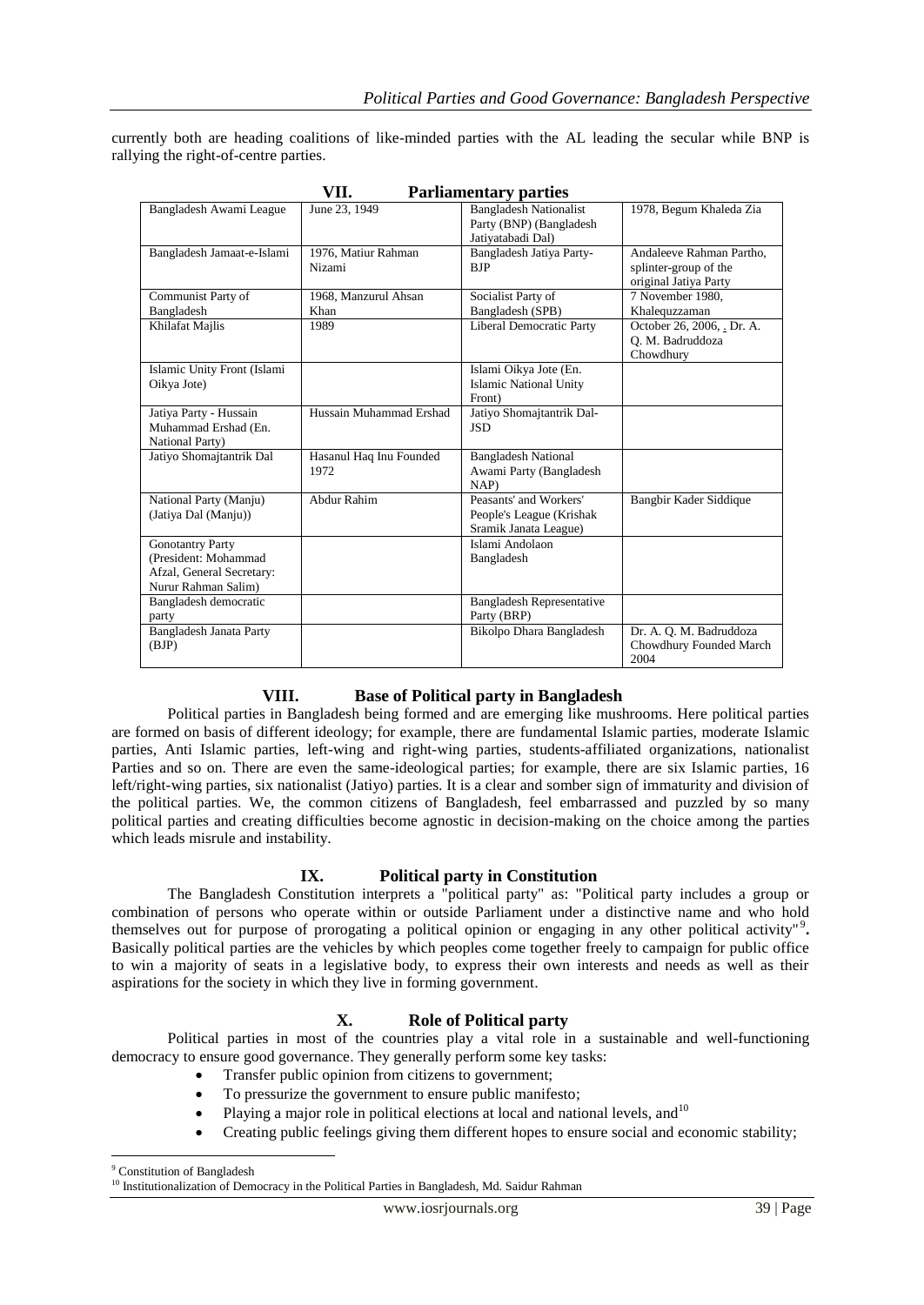- Aggregating and articulating needs and problems as identified by members and supporters $^{11}$ ;
- Political education to voters and citizens in the functioning of the political and electoral system and the generation of general political values<sup>12</sup>;
- Include and consider public views into general policies;
- Respecting opposition parties' demands and converting them into general policies $^{13}$ ;
- Strengthening power of local government to ensure good governance.

| n Bangladesh political parties have made successful and unsuccessful election and played role in politics |                |               |                |          |          |               |          |               |        |
|-----------------------------------------------------------------------------------------------------------|----------------|---------------|----------------|----------|----------|---------------|----------|---------------|--------|
| Date of                                                                                                   | $07 - 03 - 73$ | 18-02-79      | $07 - 05 - 86$ | 03-03-88 | 27-02-91 | 15-02-96      | 12-06-96 | $01-10-01$    | 2008   |
| <b>Election</b>                                                                                           |                |               |                |          |          |               |          |               |        |
| <b>Political</b>                                                                                          | 14             | 29            | 28             | 08       | 75       | 43            | 81       | 54            | 32     |
| parties                                                                                                   |                |               |                |          |          |               |          |               |        |
| Total                                                                                                     | 1089           | 2125          | 1527           | 977      | 2787     | 1450          | 2574     | 1.935         | 1,538  |
| competitor                                                                                                |                |               |                |          |          |               |          |               |        |
| <b>Vote</b>                                                                                               | 54.91          | 50.94%        | 61.07%         | 57.90%   | 55.45%   | 20.97%        | 74.96%   | 75.59%        | 80     |
| cast                                                                                                      |                |               |                |          |          |               |          |               |        |
| Women                                                                                                     | 15             | 30            | 30             | 30       | 30       | 30            | 30       | 30/45         |        |
| seats                                                                                                     |                |               |                |          |          |               |          |               |        |
| <b>Result</b>                                                                                             | AL:29          | <b>BNP:20</b> | AL:76          | JP:251   | BNP:14   | <b>BNP:27</b> | AL:146   | <b>BNP:19</b> | AL:230 |
|                                                                                                           | Others:7       | 7             | Jamat:1        | Indpt:2  | $\Omega$ | 8             | Bnp:11   | 3             |        |
|                                                                                                           |                | AL:39         | 0              | 5.       | AL:88    | Othrs:1       | 6        | Al:62         |        |
|                                                                                                           |                | Indepen       | Indpt: $3$     | Others:  | Jamat:1  |               | JP:32    |               |        |
|                                                                                                           |                | dent:16       | $\mathfrak{D}$ | 24       | 8        |               | Others:  |               |        |
|                                                                                                           |                | Others:       | Others:        |          | Others:  |               | 6        |               |        |
|                                                                                                           |                | 38            | 29             |          | 19       |               |          |               |        |

#### **XI. Election Result: Party Performance**

In Bangladesh political parties have made successful and unsuccessful election and played role in politics

*Party performance of Bangladesh Election<sup>14</sup>*

After losing a majority of seats, all the parties always had alleged that election irregularities were to be blamed. They alleged that their supporters were kept from voting and their polling agents and officials were barred from performing their duties.

| <b>Alliance</b>         | Dunmary or the 7th Bungaucom Pathonal cicetion<br>Party | <b>Votes</b> | $\frac{0}{0}$ | <b>Seats</b>             | Change  |
|-------------------------|---------------------------------------------------------|--------------|---------------|--------------------------|---------|
| Grand<br>Alliance       | Bangladesh Awami League                                 | 33,887,451   | 49.0%         | 230                      | $+168$  |
|                         | Jatiya Party                                            | 4,867,377    | 7.0%          | 27                       | $+16$   |
|                         | Jatiyo Samajtantrik Dal                                 | 429,773      | 0.6%          | 3                        | $+2$    |
|                         | Workers Party of Bangladesh                             | 214,440      | 0.3%          | $\overline{2}$           | $+1$    |
|                         | Liberal Democratic Party                                | 161,372      | 0.2%          | 1                        | $\pm 0$ |
| Four<br>Party           | <b>Bangladesh Nationalist Party</b>                     | 22,963,836   | 33.2%         | 30                       | $-163$  |
| Alliance                | Jamaat-e-Islami Bangladesh                              | 3,186,384    | 4.6%          | $\overline{2}$           | $-15$   |
|                         | Bangladesh Jatiya Party-BJP                             | 95,158       | 0.1%          | 1                        | $-4$    |
|                         | Islami Oikya Jote                                       |              |               | $\overline{\phantom{a}}$ |         |
| Independents and others |                                                         | 3,366,858    | 4.9%          | $\overline{4}$           | $-2$    |
| <b>Total</b>            |                                                         | 69,172,649   | 99.99%        | 300                      |         |

# **Summary of the 9th Bangladeshi National election<sup>15</sup>**

# **XII. Relationship among party leaders**

<sup>&</sup>lt;u>.</u> <sup>11</sup> supra

 $12$  ibid

 $13$  ibid

<sup>14</sup> Bangladesh Political Science Review,Vol-1,No-1,June-2011

<sup>&</sup>lt;sup>15</sup> Bangladesh Election Commission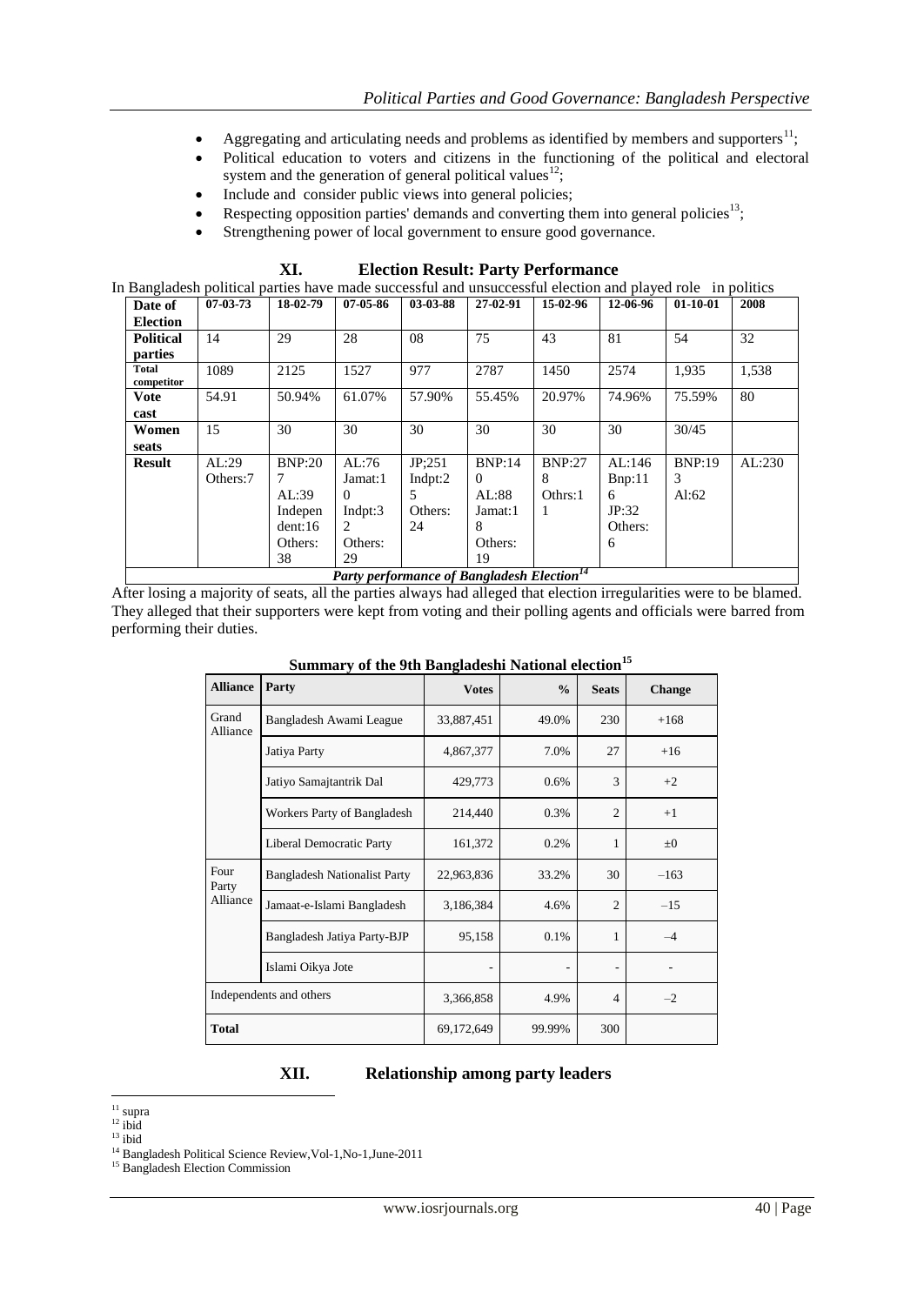The relation between the powerful moneyed people and the political parties is evident in the Bangladesh political culture in recent times. In election times the party centers deny those grassroots leaders who are politically renowned figures and nominate those with money and power in exchange of huge donations to the parties "Political intrusion, criminalization and immorality have deeply affected the good governance and causes injuries deep into the heart of politics. Political patronage has paved ways for further corruption and malpractices in the society and state. Political parties" open door to the ill-educated and immoral people, they become opportunists and look for return, violating rules and regulations, refuting laws and rights on the power politics supported by party. Prior to the Parliament election, the nomination is often surprised the local party leaders and activists. The leaders of the third world countries turn tyrannical even though they promise to keep up democracy. Democratic approach, aspiration and efforts are usually questioned. Fund for candidates in the election is a big factor in these countries. There are business people to fund the candidates in election.

| <b>Causes</b>                                 | Percentage     |
|-----------------------------------------------|----------------|
|                                               |                |
| Failure of political parties                  | 32             |
| Lack of democratic values                     | 13             |
| <b>Illiteracy</b>                             | 12             |
| Imperial conspiracy                           | 9              |
| Failure of government                         | 5              |
| Poverty                                       | 5              |
| Intervention of army                          | 4              |
| Lack of commitment on the part of the parties | 4              |
| Bureaucratic conspiracy                       | 4              |
| Lust for power                                | $\mathfrak{D}$ |
| Dependency on foreign aid                     |                |
| Others                                        | 3              |
| Don't know                                    | 6              |
| Total                                         | 100            |
| -- - -<br>.                                   | .16<br>.       |

Table 6: Why could democracy not be established in Bangladesh?<sup>16</sup>

# **XIII. Social Connection of the Political Leaders**

Whatever ill-educated, immoral and greedy leaders are, each of them comes from the community and has some sort of local and external patrons of muscle power and political influence. These grassroot political activists and leaders are having relationship with the central level leaders of the parties, and such relationship is based upon some exchanges of influence, power and resources<sup>17</sup>. Thus the grassroot people are somehow or other connected with the central level leaders via these local level leaders acting as mediators. As a result the basic rights like freedom of speech, right to jobs available locally and rights to justice are subject to political connections, because all central leaders in government and autonomous bodies are heavily politicized<sup>18</sup>. So, the rights due for the common masses in the society, or the rights which they should enjoy being the inhabitants of the society and being the citizens of the state are subject to relation with the leaders and money, consequently good governance are greatly hampered. The local people accuse that these local political activists who have no proper education, honesty, sense of good or bad, and are equipped politically with money and muscle power are causing the rights of general peoples hampered which are clearly guaranteed by the Constitution of Bangladesh. They even don't hesitate to threaten the society<sup>19</sup>. Eventually Judgments goes in favor of who are politically more powerful in the society, refuting truth or falsehood in true terms and good governance becomes affected<sup>20</sup>. In the political arena, defection of political leaders from one party to another and factionalism are widespread in Bangladesh. "Data available on 318 members of parliament in the 7th JS reveals that 65% (200), MPs were associated and affiliated with a single party from the commencement of their political life, 34% have altered their political affiliation once and more<sup>21</sup>". A poll regarding presence of *mastans* in the party is as follows:

<sup>&</sup>lt;u>.</u> <sup>16</sup> Khan, Shamsul I.; Islam, S. Aminul and Haque, M. Imdadul, 2008. Political Culture,Political Parties and the Democratic Transition in Bangladesh

<sup>&</sup>lt;sup>17</sup> Institutionalization of Democracy in the Political Parties in Bangladesh, Md. Saidur Rahman

 $^{18}$ ibid  $19$  ibid

 $20$  ibid

<sup>21</sup> Rashid A.(ed.) (1997), Pramanno Sangsad. Dhaka:Tatthya Seba.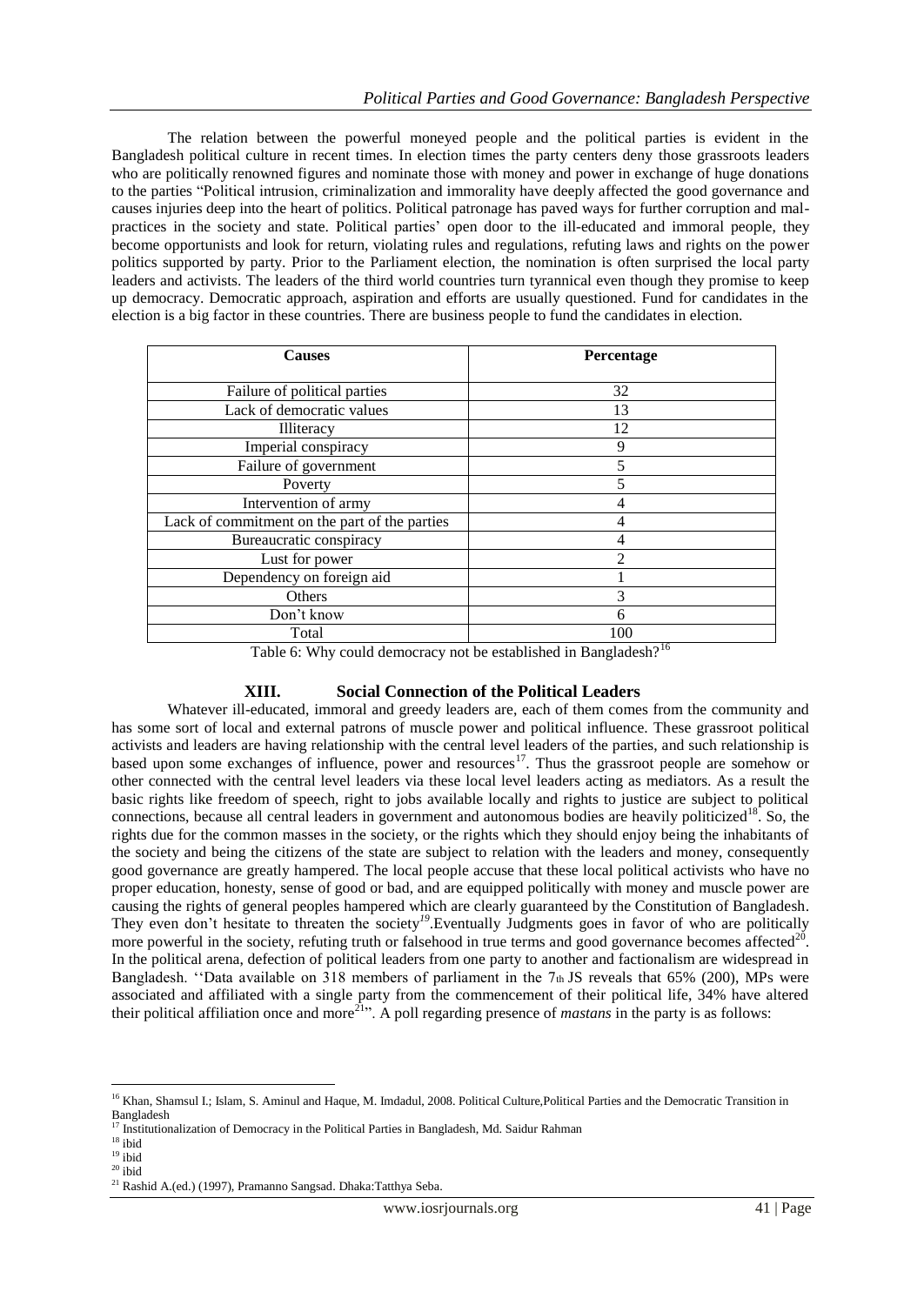| Percentage |
|------------|
| 89         |
| 5.9        |
| D.I        |
| 100        |
|            |

#### **Table: Presence of** *mastans (miscreants)* **in the party<sup>22</sup>**

### **XIV. Party Funds and expenditure**

In Bangladesh, political parties nominate the business people in exchange of fund for general election. Being elected to parliament, these businesspeople enjoy opportunity to evade taxes from their business and use their identity to gain more money<sup>23</sup>." These businesses –politicians usually do not have political connections at the grassroots. They often stay away from the constituency mostly in the capital for their own business purpose. They create a separate client channel bypassing the good governance for implementing of the development projects. Even in some cases, these cause clashes among the lobby groups with the parties<sup>24</sup>. The parties depended on the donations of the masses to run its day-to-day activities. Now the parties rely on extortion, donations of enthusiastic criminals looking for favors, and huge nomination fees before the elections. Most of the major political parties do not have a bank account from where its running costs are funded, the party chief's personal account is the party's bank account; it is as feudal as it can get<sup>25</sup>. Money can buy most of the politicians and bureaucrats up to the grassroot level. But mainstream politics of Bangladesh can be labeled as the politics of Money and Muscles.

As evidence of the existence of consent based ruling system in Bangladesh since 1990, it is possible to cite the example of three consecutive parliamentary elections.

| <b>Occupation</b> | $7th$ parliament | <b>5t Parliament</b>  | 1 <sup>st</sup> Parliament      |
|-------------------|------------------|-----------------------|---------------------------------|
| Businessman       | 48%              | 59%                   | 24%                             |
| Lawyer            | 15%              | 19%                   | 26%                             |
| Professional      | 15%              | 19%                   | 16%                             |
| Politicians       | 3%               | 2%                    | 12%                             |
| Others            | 19%              | 5%<br>$\cdot$ $\cdot$ | 22%<br>$\overline{\phantom{a}}$ |

**Occupation of MP,s in 7th,5th and 1st Parliament<sup>26</sup>**

### **XV. Intra-party administration and nepotism**

For the lack of education, presence of high poverty the social and cultural structures are not favorable to democratization. There is no democracy within the most of the political parties even though the party is elected to from government and the government functions. Either monarchy or dictatorship controlling the party leading position and they are giving illegal opportunity to the favored businessmen to gain black money. As result there the killers can escape trial, the miscreants turn politicians, and money can cover up crimes. Here works a nexus of political patronage. So, the party chief who already has taken the donation is unable to tackle such precarious situation and correct the wrongdoers in the party. Democracy is more urgent in the central tiers of the political parties to ensure good governance<sup>27</sup>.

| <b>Extent of prevalence</b> | Regionalism (Respondents in $\%$ ) | Nepotism (Respondents in $\%$ ) |
|-----------------------------|------------------------------------|---------------------------------|
| Very widespread             | 25                                 | 32                              |
| Widespread                  | 55                                 |                                 |
| Not very widespread         | 19                                 | 16                              |
| Don't know                  |                                    |                                 |
| Total                       | 100                                | 100<br>$\overline{\phantom{a}}$ |

#### **Table 4: Prevalence of regionalism and nepotism within party<sup>28</sup>**

1

<sup>&</sup>lt;sup>22</sup> Khan, Shamsul I.; Islam, S. Aminul and Haque, M. Imdadul, 2008. Political Culture,Political Parties and the Democratic Transition in Bangladesh

<sup>&</sup>lt;sup>23</sup> Institutionalization of Democracy in the Political Parties in Bangladesh, Md. Saidur Rahman

 $24$  ibid

 $^{25}$  ibid

<sup>26</sup> Transparency International Bangladesh(2003)

<sup>&</sup>lt;sup>27</sup> Institutionalization of Democracy in the Political Parties in Bangladesh, Md. Saidur Rahman

<sup>&</sup>lt;sup>28</sup> Khan, Shamsul I.; Islam, S. Aminul and Haque, M. Imdadul, 2008. Political Culture, Political Parties and the Democratic Transition in Bangladesh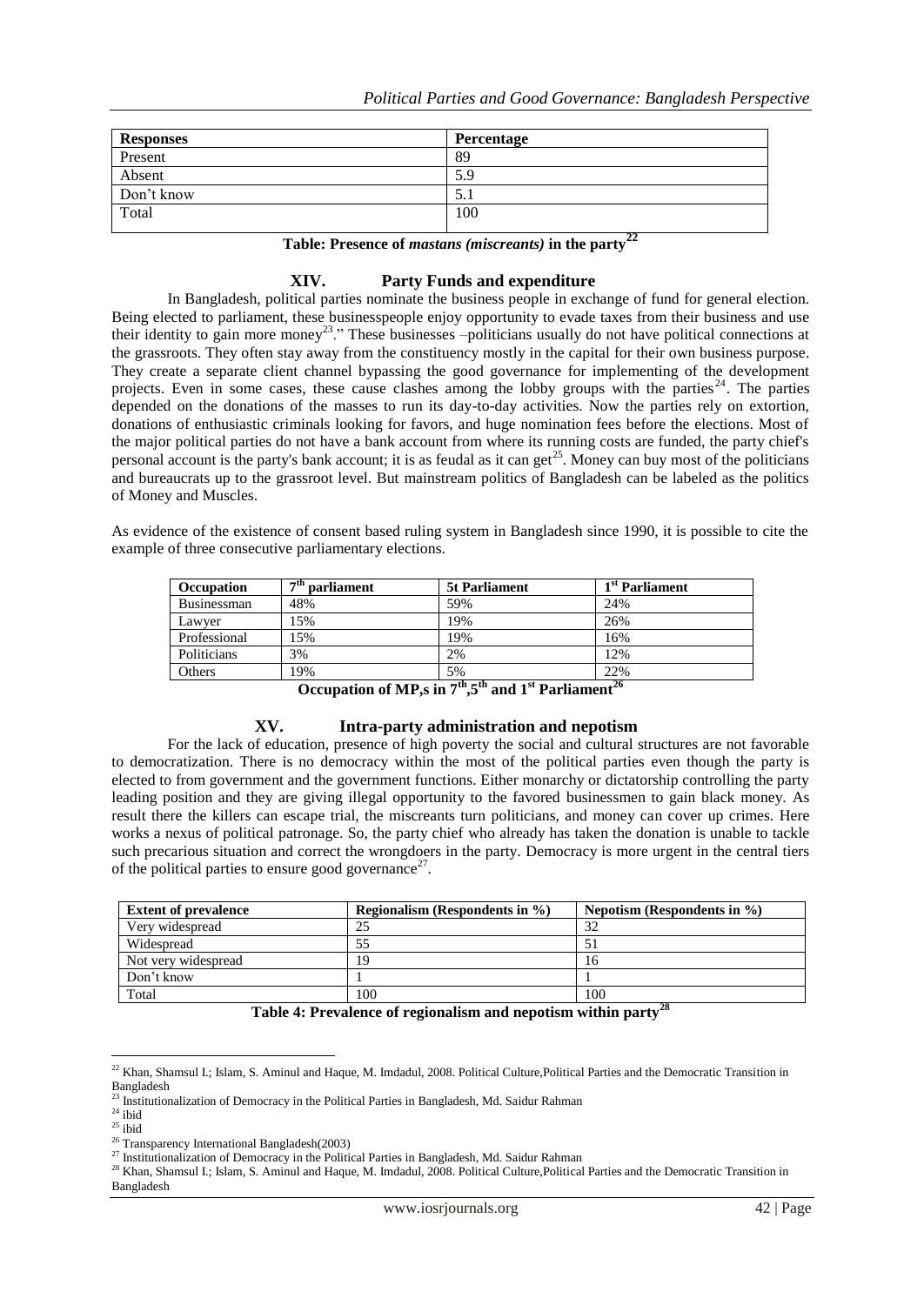As per the table, 55% of the respondents say regionalism has wide effect in getting posts in the national level committees in political parties, while 25% say it"s very wide. Again, 51% of the respondents say that nepotism is widely prevalent in getting posts in the committees. The grassroot leaders are hardly found in the party high commands, especially as the party chiefs as a result democracy being seized and familicracy is established*,*  which in nature is dynastic or monarchic<sup>29</sup>. Each major political party is headed by a person who is all-powerful in the administration of the party including the formation of central and executive committee. The party structure and committees are filled by choice and not by election<sup>30</sup>. The elected leaders or members of parliament don"t have enough education and skill to assess on their own the merits of laws and policies in the state $31$ . That is why they want to attend dialogue on significant national issues or laws raised in the parliament. While asking about how many the elected candidates could contribute to sustain their rights, fulfill needs of the constituencies, and ensure law and order in the society, the respondents critically questioned sense of judgment, values and prudence of their own leader $^{32}$ .

#### **XVI. Lack of Compromise and Consensus**

The political leaders do not talk of or do not pay attention to the essential and human rights of the citizens. Some respondents critically said that their own elected leaders and law makers are rather engaged in breaking rules, violating laws, threatening good people with their oppressive cadre weapons. In the political arena, conciliation hardly takes place between the parties. The relationship between the ruling party and the opposition is characterized by a high degree of animosity and conflict. The party in power looks upon the opposition with mistrust. Even the opposition is not allowed to ventilate their grievances and opinion in the plenary sessions, which in turn provoke them to stage frequent walkouts or boycott the Parliament, and organize street protests<sup>33</sup>. Switching off the microphone of the leader of the opposition by the speaker is very common in Bangladesh parliament. Debates, criticisms are not welcome and treated as threats to government constancy. History speaks that opposition political parties in Bangladesh is the history of oppression, intimidation and police harassment by the incumbent government. For this reason, opinions against violations of good governance can never be traced in this country.

#### **XVII. Hartal (Strike) as a sign of protest**

The cost of Hartals is equivalent to 3-4 percent of GDP<sup>34</sup>. Hartals affect all service, businesses and education sectors. The UNDP report shows 95 percent people believe that Hartals are damaging for economy and society. Due to the scantiness of compromise between the two contending parties in Bangladesh, within two years (1995-96) 173 days hartal was observed by the opposition party causing perpetual upset to the economy and daily life of Bangladesh. Moreover, from 1996 to 2003, more than 100 days *hartal* was observed by the main opposition party in Bangladesh. According to a press statement given by a former finance minister, one day's hartal incurs an estimated loss of BDT 386 corers (67 million USD)<sup>35.</sup> The 5th, 7th and 8th National Parliament (*Jatiya Sangsad)* which came into being in free and fair elections have also been rubber stamp in the hand of the ruling party due to the conflict and lack of consensus and compromise between the ruling and the opposition political parties in Bangladesh<sup>36</sup>. It is pertinent to note that the major opposition parties in the parliament have conceded to boycotting the plenary sessions in the 5th, 7th and 8th JSs and calling hartal off and on. National consensus on major national issues i.e.- form of local government, foreign policy, appointment of incumbents in constitutional bodies, effective running of parliament etc. between the ruling party and the major opposition is virtually absent in Bangladesh $37$ 

#### **XVIII. Absence of moral philosophy in politics**

History also reveals that commitment of the political class played a vital role in the success of Western liberal democracy in many states like UK, USA, Italy and Germany<sup>38</sup>. During the colonial and military rules democratic political parties and politicians in this region obtained brilliance in the politics of opposition<sup>39</sup>. Political oppositions have continued to use the same method against the party-in-power even after independence.

<u>.</u>

<sup>&</sup>lt;sup>29</sup> Institutionalization of Democracy in the Political Parties in Bangladesh, Md. Saidur Rahman

<sup>&</sup>lt;sup>30</sup> Ahmed, M. (1995), Democracy and the Challenge of Development: A Study of Politics and Military Interventions in Bangladesh. Dhaka : University Press Limited<br><sup>31</sup> Institutionalization of Democracy in the Political Parties in Bangladesh, Md. Saidur Rahman

 $32 \text{ ibid}$ 

<sup>&</sup>lt;sup>33</sup> Ahmed, N. (1997), 'Parliament-Executive Relations in Bangladesh', The Journal of Legislative Studies, 3(4):70-91.

 $34$  (UNDP 2005) <sup>35</sup> (Daily Star September 29, 2003).

<sup>&</sup>lt;sup>36</sup> Democracy in Bangladesh, Shantanu Majumder, Assistant Professor, Department of Political Science, University of Dhaka  $37$  ibid

<sup>38</sup> (Almond & Verba 1963: 483)

<sup>&</sup>lt;sup>39</sup> Democracy in Bangladesh, Shantanu Majumder, Assistant Professor, Department of Political Science, University of Dhaka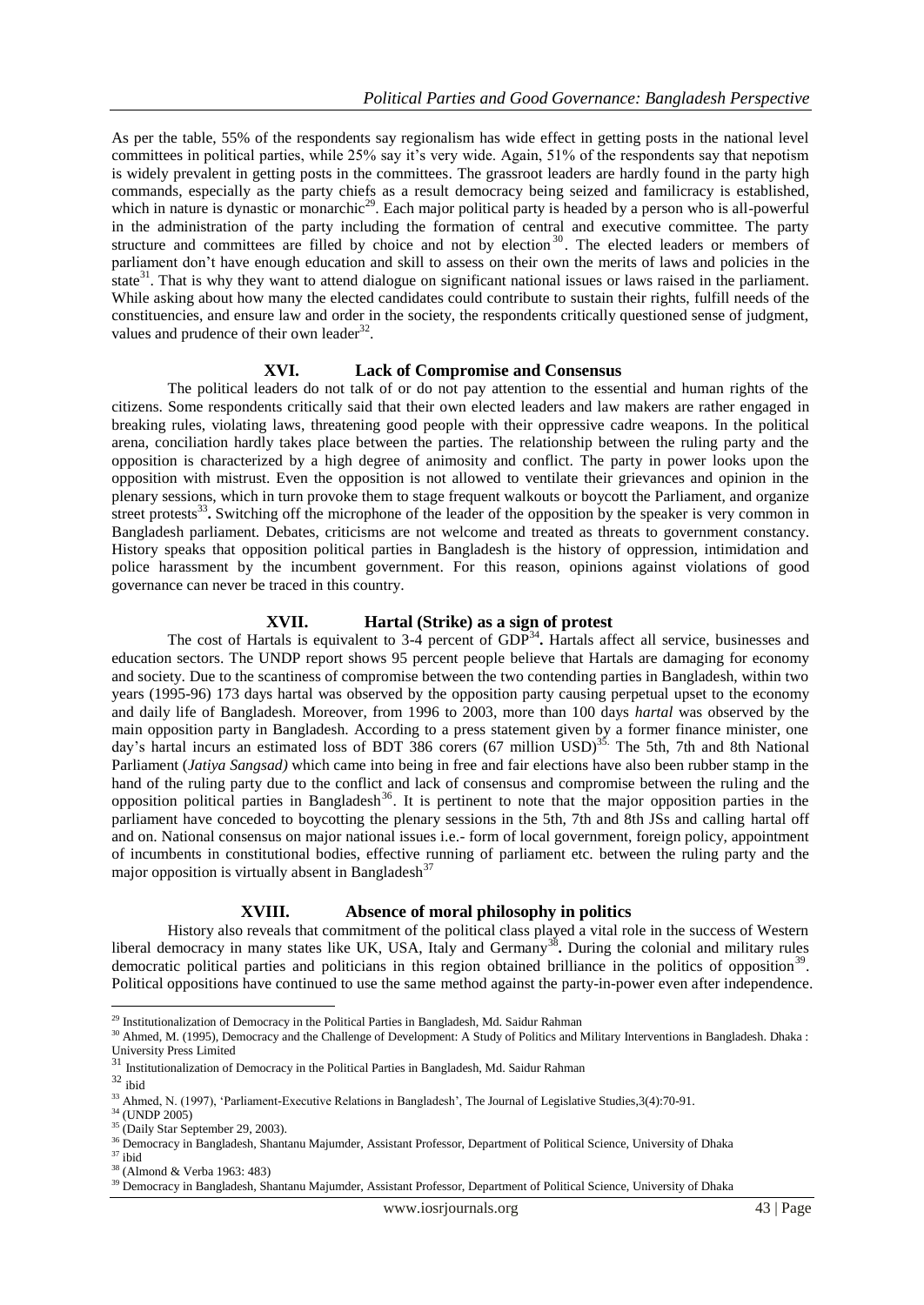Again, the ruling party has failed to show due respect to the opposition, which makes the moderate democracy virtually unsuccessful. As a result of this failure from both sides, today the Bangladeshi version of democracy means merely a fight for state power. And the rules of the game of liberal democracy have barely been practiced<sup>40</sup>.

|                       | $7th$ JS(1996-2001) | $5^{th}$ JS(1991-1996) | $1st$ JS(1972-1975) |
|-----------------------|---------------------|------------------------|---------------------|
| <b>Post Graduate</b>  | 40%                 | 38%                    | 28%                 |
| Graduate              | 45%                 | 46%                    | 45%                 |
| <b>Under Graduate</b> | 5%                  | 16%                    | 27%                 |

Educational Background of Mp's of  $1<sup>st</sup>$ ,  $5<sup>nd</sup>$  and  $7<sup>th</sup>$  parliament<sup>41</sup>

#### **XIX. Impetus behind political malefactors**

Both vertical and horizontal 'patron-client relationship' have been practiced within the major political parties of Bangladesh, which have contributed to the decay of one of the basics of any political parties, i.e., offering service to the people <sup>42</sup> . In exercising vertical patron-clientilism, the political parties develop a hierarchic system of leaders and cadres from centre to the grass root level. Student Wings and Youth Wings i.e. Chattra League/Chattra Dal, Jubo League/ Dal, Krishok League/Dal etc<sup>43</sup>.

#### **XX. Causes of the failure of political parties**

Again political parties as institutions are grounded in historically emergent cultural patterns and social structure. The way political parties behave is greatly influenced by cultural and social factors. Sociologist Alex Inkles and Psychologist Daniel Levinson identified three basic issues in the society which count in functioning of societies, of groups within the societies, and of individuals within those groups. The issues are:

- Relation to authority
- Conception of self in particular, the relationship between individual and society and the individual"s concept of masculinity and femininity
- Ways of dealing with conflicts, including the control of aggression and the expression of feelings

Power is centralized in a few hands. Subordinates expect to be told what to do. There are a lot of supervisory personnel, structured into tall hierarchies of people reporting to each other. Superiors are entitled to privileges. Inequality among people, respect system, authoritarian values, obedience, dependence, and hierarchy, centralization of power, autocracy, charisma and tradition based power, and the privileged powerful etc<sup>44</sup>. Indicators of power distance of society are as follows:

- Participation and pressure of the powerful, moneyed and elite people in the political party;
- Party being loyal to clients and guard of their interests;
- Party principles are being overlooked;
- Party leader being not elected by the party leaders;
- Most party decisions not taken by committees, rather by party leader;
- Choices of the party leaders being not challenged;
- Family members of party leader become next leader;

| <b>Causes of failure</b>                | <b>Percentage</b>                     |
|-----------------------------------------|---------------------------------------|
| Absence of leaders with high ideals     |                                       |
| Lack of well-conceived programs         | 14                                    |
| Internal conflict                       |                                       |
| Absence of honest and dedicated workers |                                       |
| <b>Others</b>                           | (other minor percentages are omitted) |

**Table 5: Causes of parties' failure to sustain democracy<sup>45</sup>**

<sup>43</sup> Institutionalization of Democracy in the Political Parties in Bangladesh, Md. Saidur Rahman

 $44$  ibid

<sup>&</sup>lt;u>.</u> <sup>40</sup> supra

<sup>41</sup> Transparency International Bangladesh(2003)

<sup>&</sup>lt;sup>42</sup> Islam, S Aminul. "Political Parties and the Future of Democracy in Bangladesh." In Bangladesh on the Threshold of the Twenty-First Century, edited by A. M. Chowdhury and Fakrul Alam. Dhaka: Asiatic Society of Bangladesh, 2002.

<sup>&</sup>lt;sup>45</sup> Khan, Shamsul I.; Islam, S. Aminul and Haque, M. Imdadul, 2008. Political Culture, Political Parties and the Democratic Transition in Bangladesh